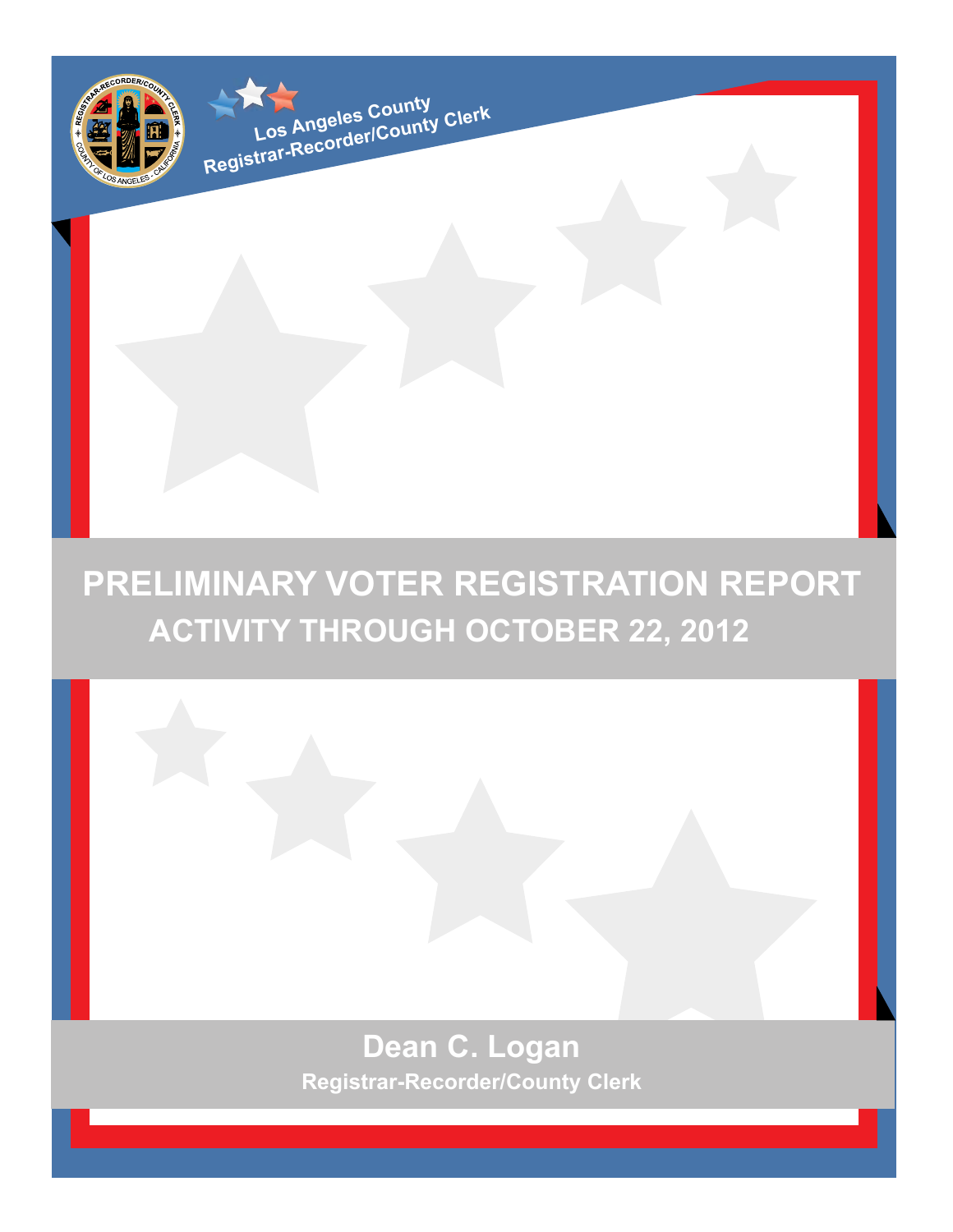#### **2012 Voter Registration Report for Los Angeles County** *Voter Registration Exceeds 2008 Highs*

New voter registration figures for Los Angeles County show significant increases in 2012. As of the date of this report there are 4,674,338 registered voters in Los Angeles County. The figure represents an almost 10% increase from voter registration figures in 2008 (4,298,440). This makes Los Angeles County one of the largest election jurisdictions in the nation, with an electorate larger than 42 of the 50 states. This report provides an overview of the current electorate in Los Angeles County and voter registration activity leading up to the November 6, 2012 Presidential Election.

#### **Profile the Los Angeles County Electorate**

More than one in four (27%) registered voters in the County are now Permanent Vote by Mail (PVBM) voters. This figure (1,263,329) represents the largest number of Permanent Vote by Mail voters in the state.

Young voters now comprise the largest demographic group among registered voters. Nearly one million registered voters in the county are under the age of 30; accounting for one in five registered voters.



Party affiliation shows that 19% of registered voters identify as having no party preference. Among the qualified political parties 50% identify a party preference of Democrat, a preference of 22% identify as Republican, and 28% prefer other parties.

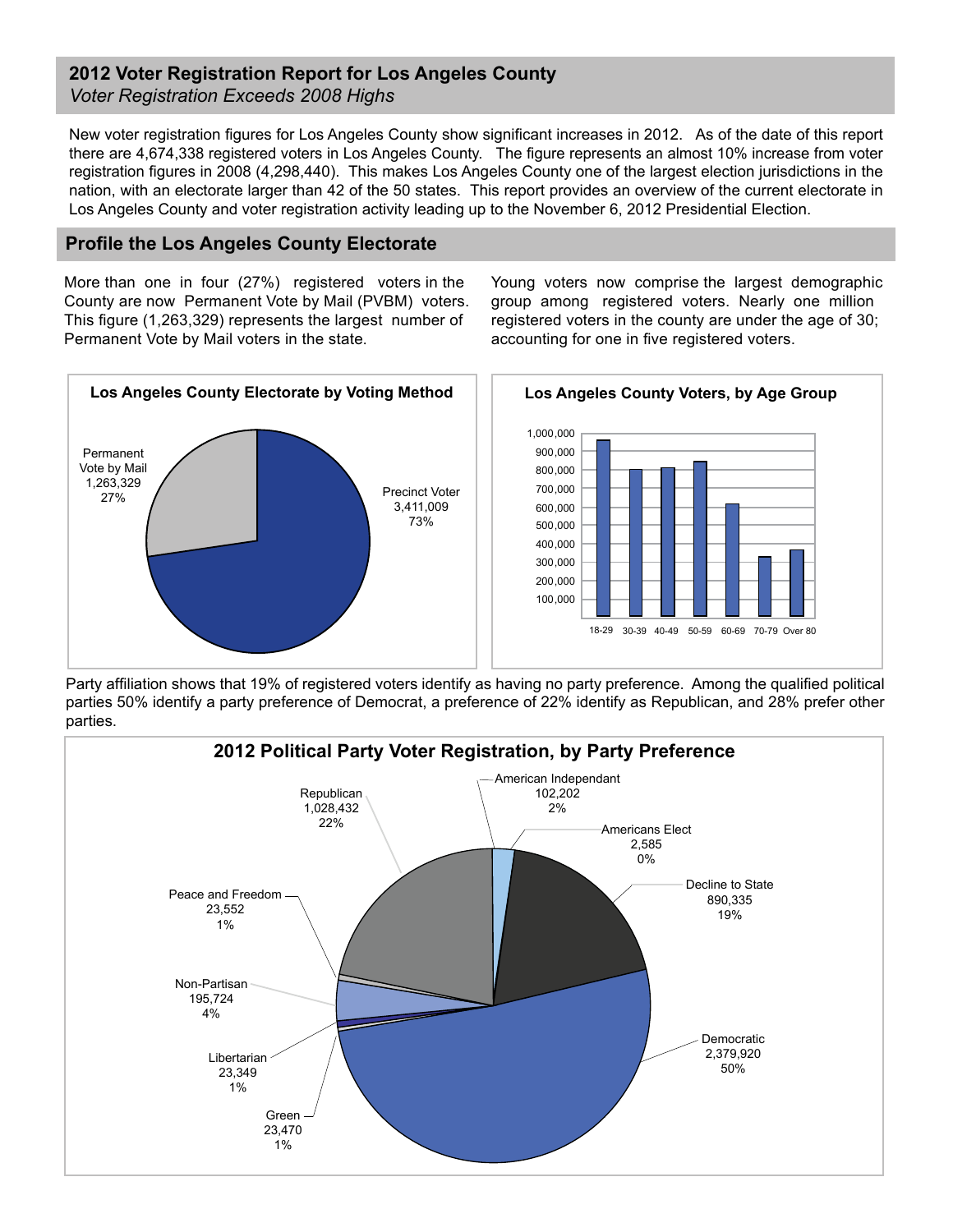# **Voter Registration Trends in Presidential Elections**

Voter registration in 2012 outpaced registration in 2008. Despite historic highs in voter registration figures during the 2008 Presidential Election, voter registration between 2008 and 2012 increased by 375,898; marking a 9% increase. This increase is higher than the increase between the 2004 and 2008 Presidential Elections.



### **Voter Registration Activity in 2012**



Voter registration activity in 2012 surpassed expectations, following historic voter registration figures from 2008. Between January and October the Registrar-Recorder/ County Clerk received and processed 581,625 voter registration forms. While a large share of the registrations processed were re-registrations, 37% were new registrations. This year, 213,213 new registrations have been added to the rolls.

Voter registration activity spiked in the months of September and October (284,268), accounting for 49% of the total voter registrations in the year. This period also recorded the highest number of new voter registration. compared to previous months (93,924).

There were also significant increases in voter registration in the months following the June 5th Presidential Primary Election. Between the months of June and October 137,519 new voter registrations were processed.

#### **Online Voter Registration**

On September 19, 2012 the state of California made online voter registration available to citizens. Through online voter registration, eligible citizens can now submit a voter registration application completely online. The new option accounted for a significant share of voter registration activity in the last month before the deadline.

Starting from September 19 and continuing through the voter registration deadline, October 22, approximately 120,655 voter registrations were submitted online in Los Angeles County. It is important to note that an additional 88,214 online voter registration transactions were submitted just on the day of the close of registration on October 22.

These figures suggest that online voter registration in Los Angeles County was immediately adopted as a popular voter registration method. Of the 284,268 voter registrations received in the months of September and October, 42% were submitted online.

Online voter registration proved to be most popular for updating voter registration information, with nearly two-thirds of the transactions received being re-registrations. Still leading up to the morning of the close of registration 40,791 new registered voters had already registered online.